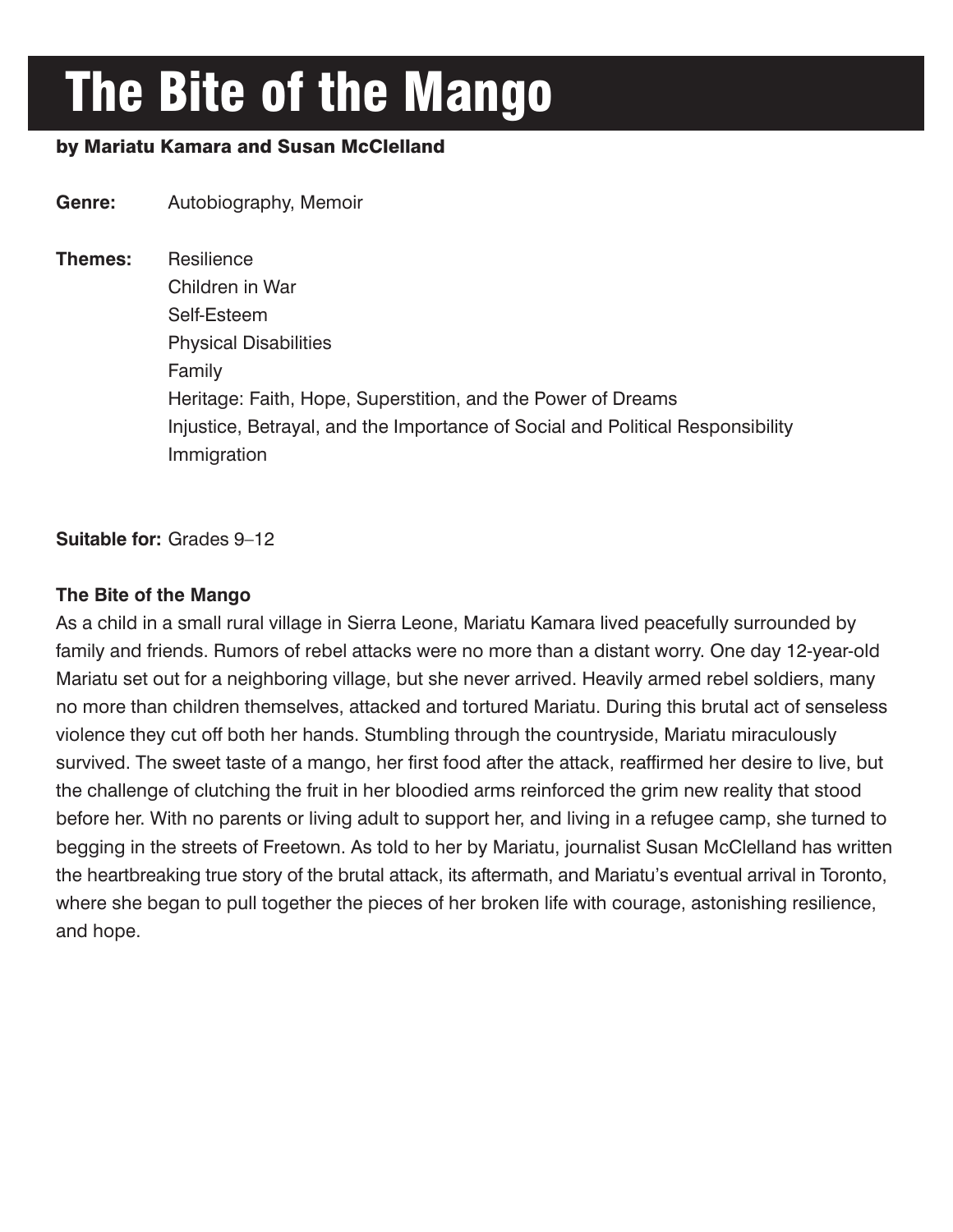## **THE FOLLOWING ACTIVITY IDEAS …**

… are only a start. There are many possibilities for helping students construct meaning from text.

# BEFORE STARTING THE BOOK

Activities to build the context and introduce the topic of the book, and to establish prior knowledge and interest.

1. Ask students if they know where Sierra Leone is located. Have students locate it on a map of Africa.

2. Brainstorm with students to discover what they know about Sierra Leone, and what they know in general about Africa. Have students record their thoughts so that they can compare them with what they know and feel after reading the book.

3. Ask students what they know about wars have been fought in Africa in the past 15 years. What is similar about all these wars? What is different?

4. Is there ever justification for war? Discuss.

5. Ask students what they think about their dreams. Why do they think they dream? Do they believe dreams have a special meaning or importance in real life? Can dreams foretell your destiny?

6. Ask students to discuss what stereotypes people with physical disabilities face and what they think might help dispel these stereotypes.

7. Brainstorm with students why they think people write an autobiography. Have them compare their thoughts with what they observe by reading Mariatu's account of her life.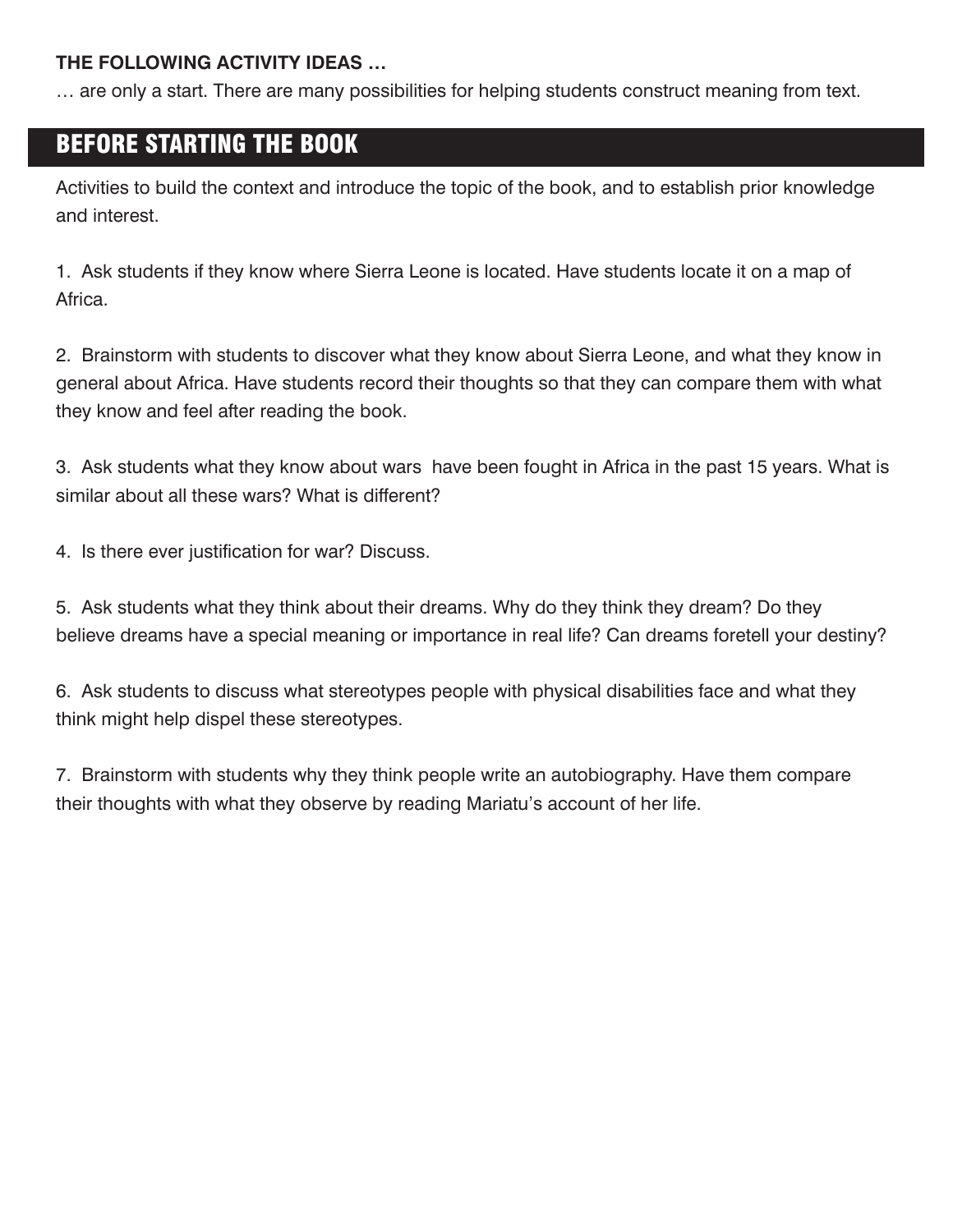# WHILE READING THE BOOK

Activities to check on comprehension, stimulate interest, involve readers in reflection as they read, and encourage consideration of other readers' reactions.

# **A) RESILIENCE**

The seeds of resilience lie in the belief that life can make sense, that one's actions can have value, and that it is possible for an individual to have some control over what befalls him or her. In African society, these lessons are taught by example through acts of kindness and generosity every day, and together they contribute to a strong sense of community.

Although Mariatu identifies her family as "very poor" (p. 13), she paints a picture of a childhood in which there was a sense of order, and loving relationships, a world in which she saw her actions and the actions of those who surrounded her contribute positively to the community as a whole.

1. Examine pp. 13–22 of Chapter 1 to identify how the values she learned from her family and from African society in general helped her survive her ordeal.

2. Keep a log of the traumatic events that Mariatu experienced. Beside each event, describe the internal and external resources she drew on to help her avoid total despair.

3. Think of some other people who showed resilience after going through a traumatic event. These could be famous people or family members. Write a short biography of one of them, highlighting how he/she exhibited resilience in the face of adversity.

# **B) HERITAGE: FAITH, HOPE, SUPERSTITION, AND THE POWER OF DREAMS**

Sometimes people find strength and meaning in life by making connections to their heritage, tradition, and faith. The following questions can be the basis for a Q & A where one student takes on the role of an interviewer and another the role of Mariatu.

- 1. To what extent has your life been influenced by religion and prayer?
- 2. What role do folk wisdom, superstition, and dreams play in your life?
- 3. How did your dreams change over time? How do you think the changes reflected what you were feeling and thinking?
- 4. Why did the memory of the little weaver bird (p. 59) hold so much meaning for you?
- 5. Why did you feel " really alive" while you were dancing (p. 120)?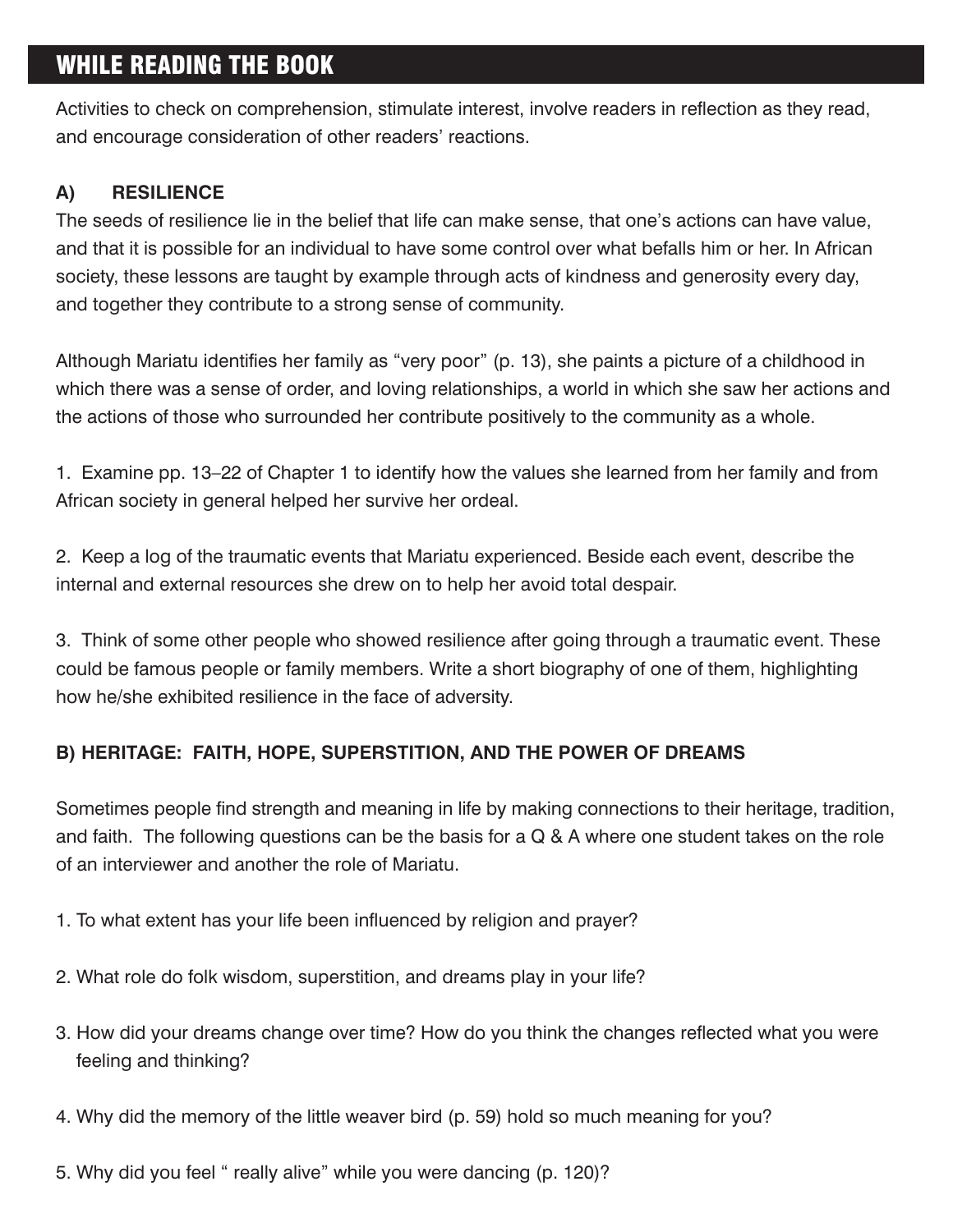## **C) INJUSTICE, BETRAYAL, AND THE IMPORTANCE OF SOCIAL AND POLITICAL RESPONSIBILITY**

1. Bookmark and track the extent to which characters — both adults and children — in the book demonstrate integrity and/or social and political responsibility.

2. As you read the book, record questions you may have regarding the history of the conflict in Sierra Leone, then do research to find the answers.

3. To what extent did adults fail the children of Sierra Leone? Do research to find out what the situation is today in Sierra Leone for the child victims of the war.

4. Do people in other parts of the world bear any responsibility for what happened to the victims of the war in Sierra Leone? What can or should people in countries such as Canada or the United States do to help?

5. Discuss the differences between civil wars and wars fought between countries. Give examples of each.

6. Where else in the world have children been recruited as soldiers? Why do you think children are forced into rebel armies? Once the war is over, what do you think happens to these children as they return to civilian life?

7. Although Mariatu at times despaired and almost gave up, why is she ultimately a role model for young people around the world?

# **D) DISABILITIES**

- 1. Mariatu has lived without hands since she was 12 years old. How do you think this has affected
	- a) her ability to do things for herself?
	- b) her self-esteem?
	- c) her feelings about her captors?

Find examples from the book to support your thoughts.

## **E) IMMIGRATION**

- 1. What were Mariatu's thoughts about coming to Canada?
- 2. What challenges did she have to face when she arrived?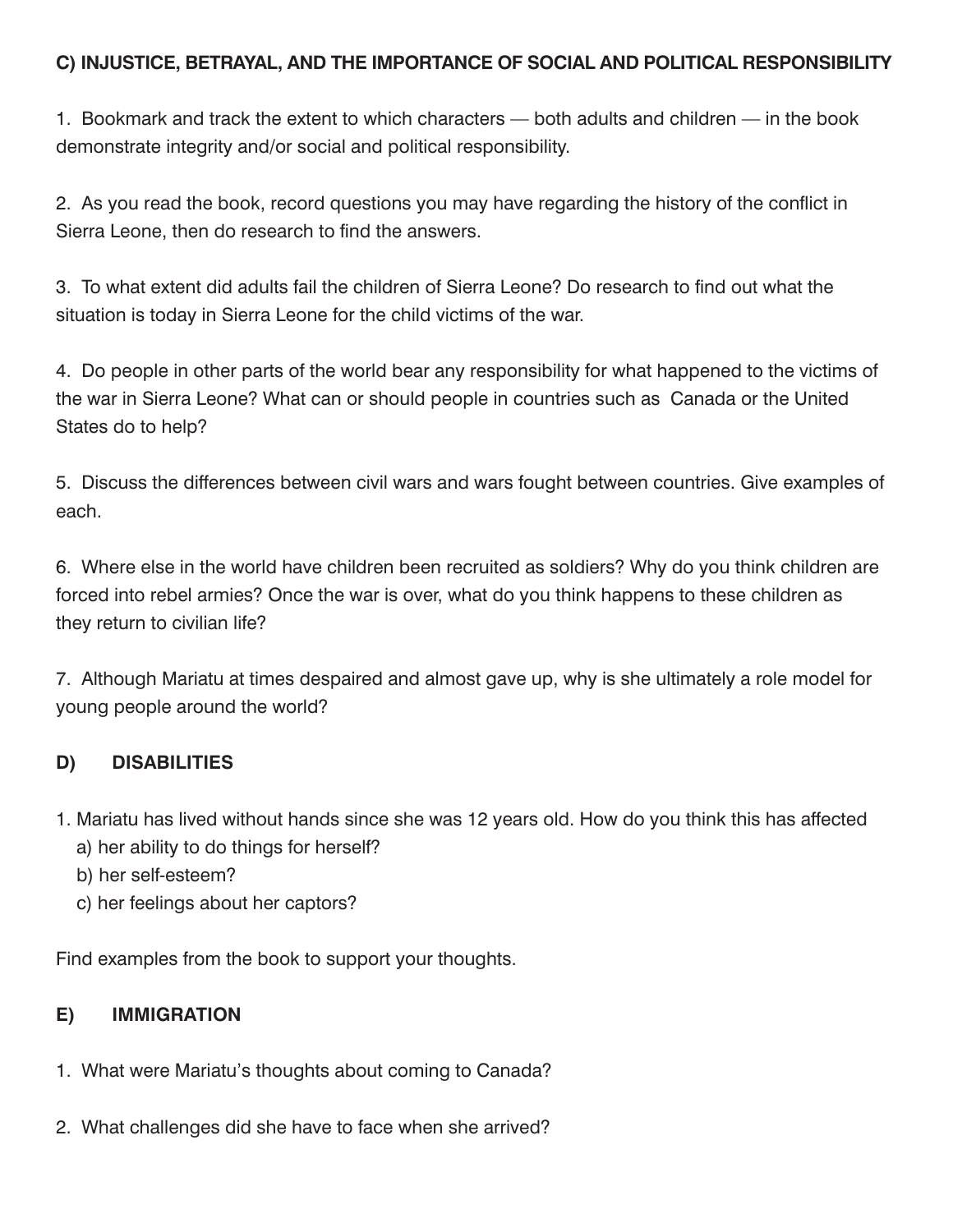- 3. What does Mariatu miss most about Sierra Leone?
- 4. Do you think that Mariatu has integrated well into Canadian society? Explain your answer.

5. Pick a country anywhere in the world where you neither speak the language nor know much about its customs, history, geography, etc. Now imagine that you are going to immigrate there. What would you do to prepare yourself? How would you feel about making such a move? What would you miss most about your home here?

# **F) AUTOBIOGRAPHY AS A GENRE**

- 1. From your reading of Mariatu's memoir, draw examples of how the story is:
	- an account of the events of her life
	- an account of the history of Sierra Leone
	- a condemnation of war
	- a condemnation of, or an apology for, the perpetrators of the crimes committed
	- a message that the human spirit is strong enough to overcome any trial.

# **G) READER'S THEATER**

Have students work in groups to select a key conversation or dialogue they would like to bring to life through Reader's Theater. Explain to students that they will read aloud the section in "theater" style, i.e., with drama and feeling, as if they were on stage reading to an audience. Students need to find a suitable segment that will take about two to three minutes to read. Photocopy the section each group selects. Ask students to use a different color to highlight the direct speech of each character. The text that is not highlighted becomes narration. Students may choose to omit tags such as "he said" or "she said," which will become redundant when a different person reads aloud the words of the character.

Students may present their segment to the class individually, or they can work as a group to create a tableau from which speakers emerge using background music, character masks they make, or simple props they bring from home.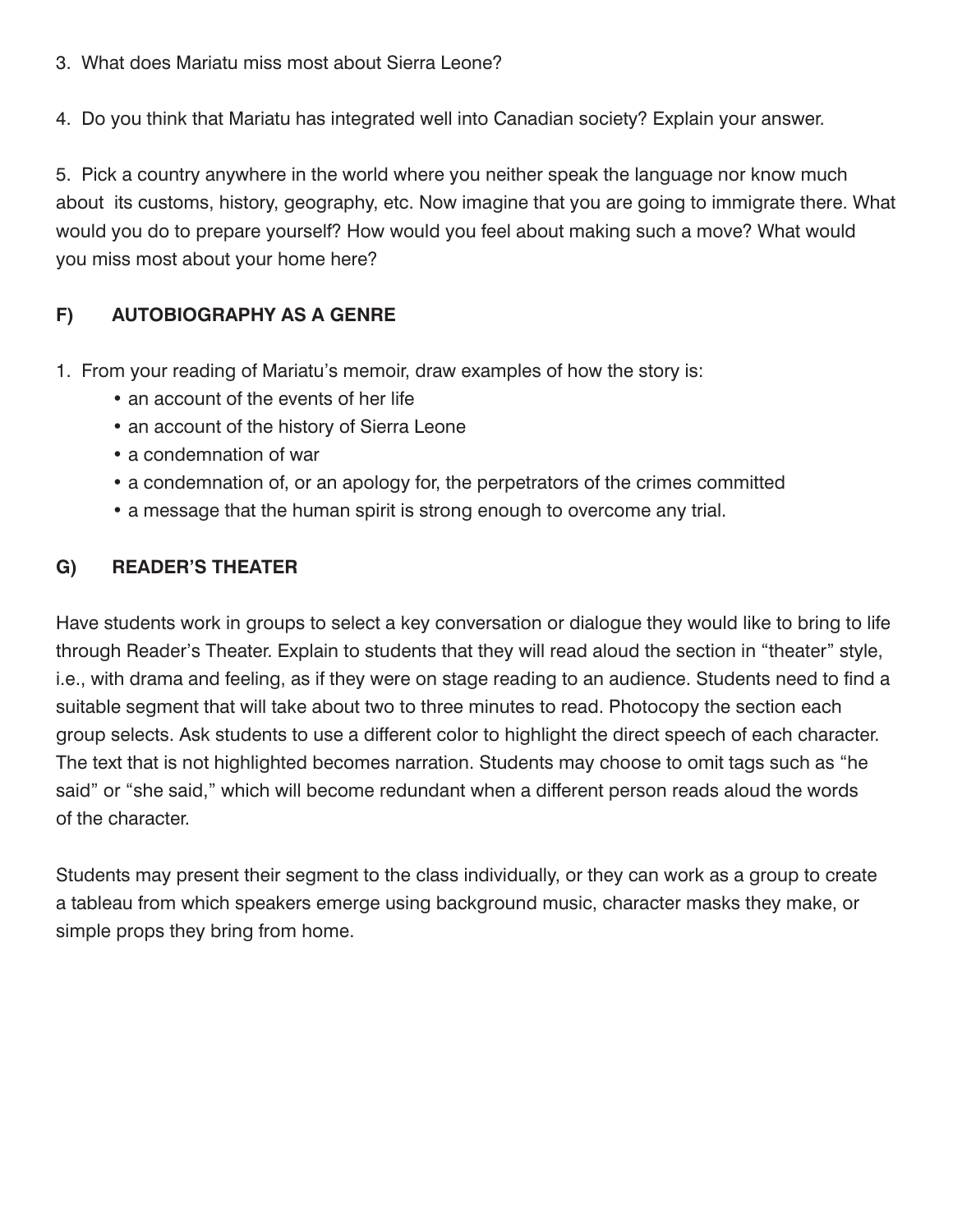# AFTER READING THE BOOK

1. At the end of the book, Mariatu describes her reunion with her grandmother. Her grandmother tells her, "… many things have changed because of the war. And witchcraft can't change the past. I wish a spell could have stopped the attack on you. But you have turned your hurt and pain into something positive. When those demons reappear, think about all the angels who have come into your life since then." (p. 204)

Mariatu goes on to name some of her angels:Fatmata, Kadi, Adamsay, Abibatu, Mohamed, and Sulaiman. Summarize how each of them contributed to her life.

In your life, who are your angels? How does "counting one's angels" contribute to developing a resilient outlook?

2. Discuss why the book is entitled *The Bite of the Mango*. Do you think this is a good title? Do you have suggestions for other titles? Explain your choices.

3. Examine the book cover. Explain how the images encapsulate and symbolize the content and themes of the book.

4. What social and political challenges do we face here in North America? What can young people do to help make a difference?

5. Read another autobiography by an African figure and compare the challenges and achievements of the principal characters. Some suggestions are: *A Long Way Gone* by Ishmael Beah *Desert Flower and Desert Dawn* by Waris Dirie *Long Walk to Freedom* by Nelson Mandela *Unbowed* by Wangari Maathai

6. Is reconciliation possible after violent armed conflicts? Discuss with reference to Mariatu Kamara's account of her life. Find out more about attempts to bring peace and reconciliation after other conflicts in Africa and in other parts of the world. (Consider reading about the Nuremberg Trials after World War II, the writing of the United Nations Declaration of Human Rights, Gacaca Courts in Rwanda, and the Truth and Reconciliation Commission in South Africa.)

7. What role should journalists play in reporting conflicts? At what point does reporting become exploitation? How has journalist Susan McClelland written Mariatu's story with integrity? What kinds of questions do you think Susan asked in order to learn the details of the story from Mariatu? Compare the images McClelland helps Mariatu to describe from her life in Sierra Leone with media